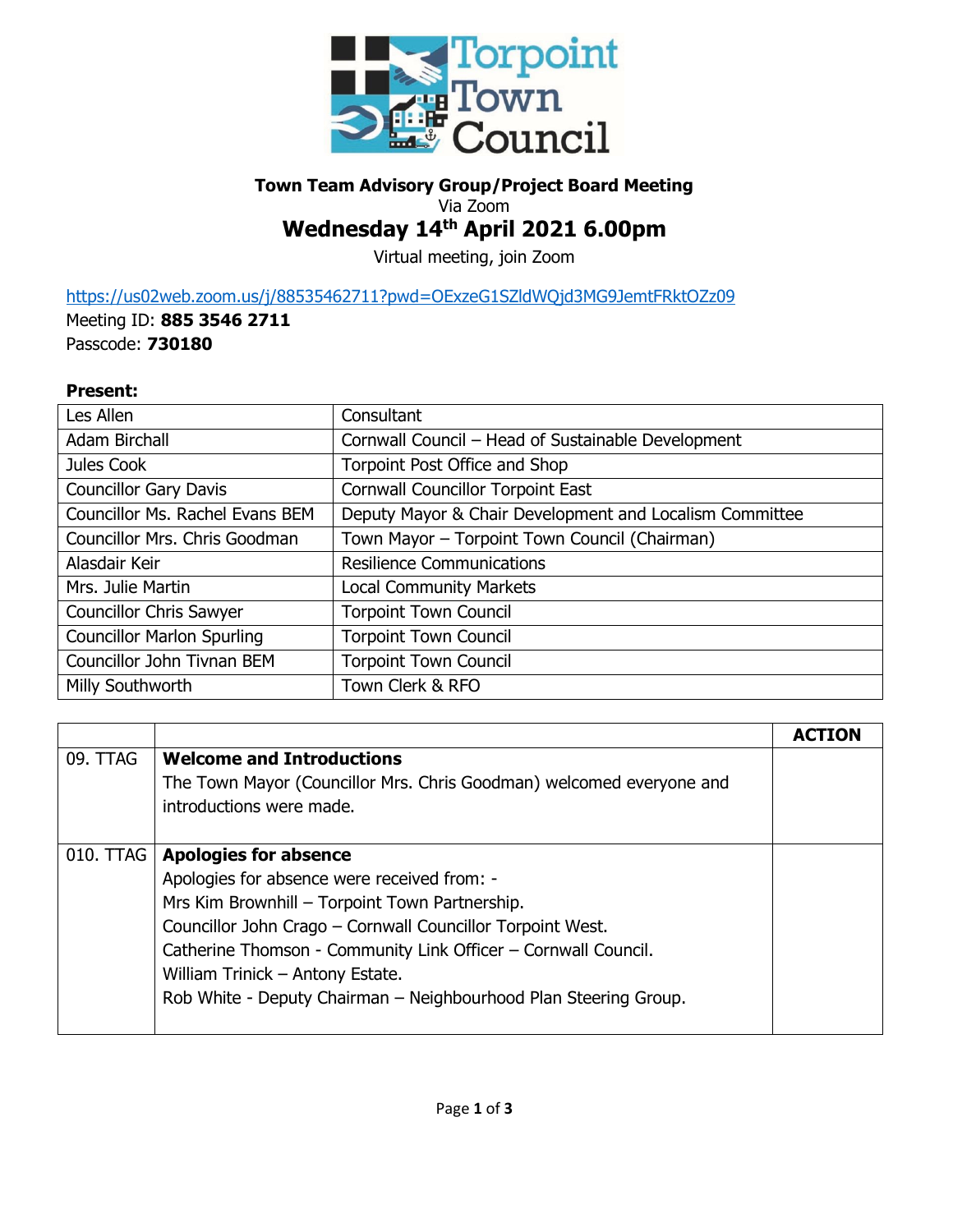| 011. TTAG | Summary of the 'Torpoint Lower Fore Street Development Strategic                |               |
|-----------|---------------------------------------------------------------------------------|---------------|
|           | <b>Outline Case' - Les Allen</b>                                                |               |
|           | The Charman invited Les Allen to present a Powerpoint presentation, giving      |               |
|           | more detail on the following: Background, context, eligibility, as well as a    |               |
|           | detailed explanation of what Town Centre Revitalisation Funding can be used     |               |
|           | for. Also the planned timeline to deliver the Strategic Outline Case, with a    |               |
|           | suggested approach for the £50,000 awarded to be funded as follows: -           |               |
|           | i) £5,000 sundries                                                              |               |
|           | ii) £15,000 L & L Diverse Solutions Ltd. (via either Direct Award or            |               |
|           | Supplier Route)                                                                 |               |
|           | iii) £15,000 Feasibility Study                                                  |               |
|           | iv) £15,000 Transport Strategy.                                                 |               |
|           | Having provided more detail about the proposed allocation of funding, the       |               |
|           | consultant detailed the HM Treasury Green Book, explaining the: -               |               |
|           | $\triangleright$ Strategic Outline Case – the purpose and preparation of;       |               |
|           | $\triangleright$ Outline Business Case;                                         |               |
|           | > Full Business Case.                                                           |               |
|           | Following a question posited about how an individual member of this group       |               |
|           | should represent a wider body of the persons they represent, discussion about   |               |
|           | membership of the group ensued. Current membership is clarified as: two         |               |
|           | Cornwall Councillors, two Town Councillors (which would include a               |               |
|           | representative from the Neighbourhood Development Plan), a representative       |               |
|           | from the Torpoint Town Partnership (voluntary sector), Antony Estate            |               |
|           | (landowner), plus two representatives from local businesses. Additionally,      |               |
|           | Cornwall Council would be represented by the Community Link Officer, Service    |               |
|           | Director of Planning & Development and the Head of Sustainable Development.     |               |
|           |                                                                                 |               |
|           | Councillor G J Davis explained the original Terms of Reference had been         |               |
|           | agreed by the Council in January 2021, prior to the funding being awarded.      |               |
|           | Now the funding is awarded it is essential the Terms of Reference are correct   |               |
|           | and therefore a revision will be needed. Having considered the consultants      |               |
|           | presentation, along with the tight timescales, the current governance structure |               |
|           | of the TTAG/PB could cause significant delays to agree next steps in the        |               |
|           | project. Councillor Davis explained the Town Council should be asked to         | Cllr Evans/   |
|           | delegate authority to the Clerk & RFO, with the TTTAG/PJ to approve the         | Cllr Davis/   |
|           | decision making and subsequently report back to the Town Council via the        | Clerk         |
|           | Development and Localism Committee.                                             |               |
|           | Having identified the Tamar Bridge and Torpoint Ferry Joint Committee as a      | Adam Birchall |
|           | key stakeholder, Adam Birchall agreed to establish a means for the              |               |
|           | organisation to be represented on the group.                                    |               |
|           |                                                                                 |               |
| 012. TTAG | Review revised Terms of Reference (to be approved by Torpoint                   |               |
|           | Town Council) (as circulated)                                                   |               |